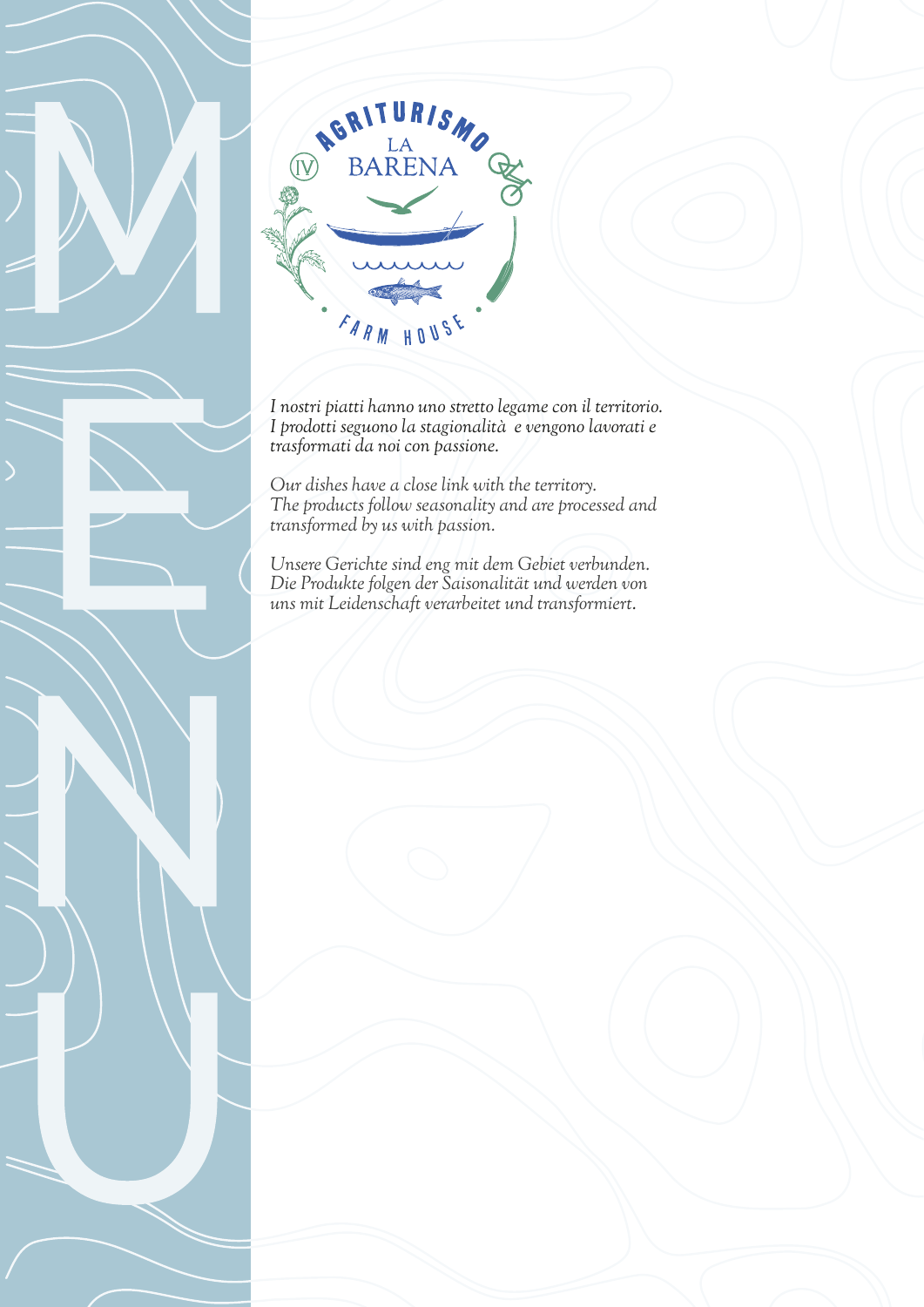## *La Barena* agriturismo

CEFALO ALLA GRIGLIA<sup>\*</sup> € 13,00 *Meeraschen gegrillt Gray mullet grilled* FRITTURA DI BARENA\* € 14,00 *Fisch und Gemüse fritiert Fried lagoon fish and vegetables* GERMANO REALE AL FORNO € 14,00 *Stockente gebacken -Royal duck baked* GALLO ALLA GRIGLIA. € 13,00  *Hehnchen gedünstet - Rooster stewed* ANTIPASTO BARENA € 11.00 *Sformatino con pesce e verdura, saor di pesce, bosega e seppie \* Flan mit Fisch und Gemüse, Rahmfisch, Fisch mit Zwiebel und Tintenfisch Fish and vegetables pie, fish with onions, creamed fish and cuttlefish* SAOR DI PESCE<sup>\*</sup>  $\epsilon$  8.00 *Saor (Fisch mit Zwiebel) Saor (fish with onions)* AFFETTATO (SOPRESSA, OSSOCOLO, PANCETTA) € 8,00 *Aufschnit (Salami, Speck, …….) The house cold cuts (salami, bacon,….)* AFFETTATO CON FORMAGGIO KM. 0 € 10,00 *Aufschnitt und Käse Cold cuts and cheese* I PRIMI PIATTI SEGUONO LA STAGIONALITÀ E IL PESCATO DEL GIORNO, VI VERRANNO COMUNICATI CON LA CONSEGNA DEL MENÙ \* € 10,00 *Die ersten Gänge folgen der Saison und dem Fang des Tages. Sie werden Ihnen mit der Lieferung des Menüs mitgeteilt The first courses follow the seasonality and the catch of the moment. You will be noIfied with the delivery of the menu.* TAGLIATELLA CON GERMANO REALE (ANATRA) \* € 10,00 *Pasta mit Stockente - Pasta with Royal duck* PASTA POMODORO \* 68,00 *Pasta Tomaten - Pasta tomato* PASTA BOLOGNESE \* ↓ ● 6 9,00 *Pasta bolognese - Pasta bolognese* LASAGNA BOLOGNESE \* ↓ ● 6 9,00 *Lasagna bolognese oder mit Saisongemüse Lasagna bolognese or with vegetables* Contorni Secondi | Zweite Kurse | Second Courses Secondi | Zweite Kurse | Second Courses O Antipasti | Vorspeisen | Starters **Antipasti | Vorspeisen | Starters** Antipasti | Vorspeisen | Starters Primi Piatti | Erste Kurse | First Courses Primi Piatti | Erste Kurse | First Courses MENU PESCE | FISCHMENÜ | FISH MENU MENU CARNE | FLEISCHMENÜ | MEAT MENU

> CONTORNI DI STAGIONE \* € 4,00 *Saisonconturen - Seasonal Vegetables*

*Alcune volte qualche ingredienti del piatto potrebbe essere congelato in azienda, a norma di legge.*

*Manchmal können einige Zutaten des Gerichts laut Gesetz in der Firma eingefroren werden - SomeImes, some ingredients of the dish could be frozen in the company by law.*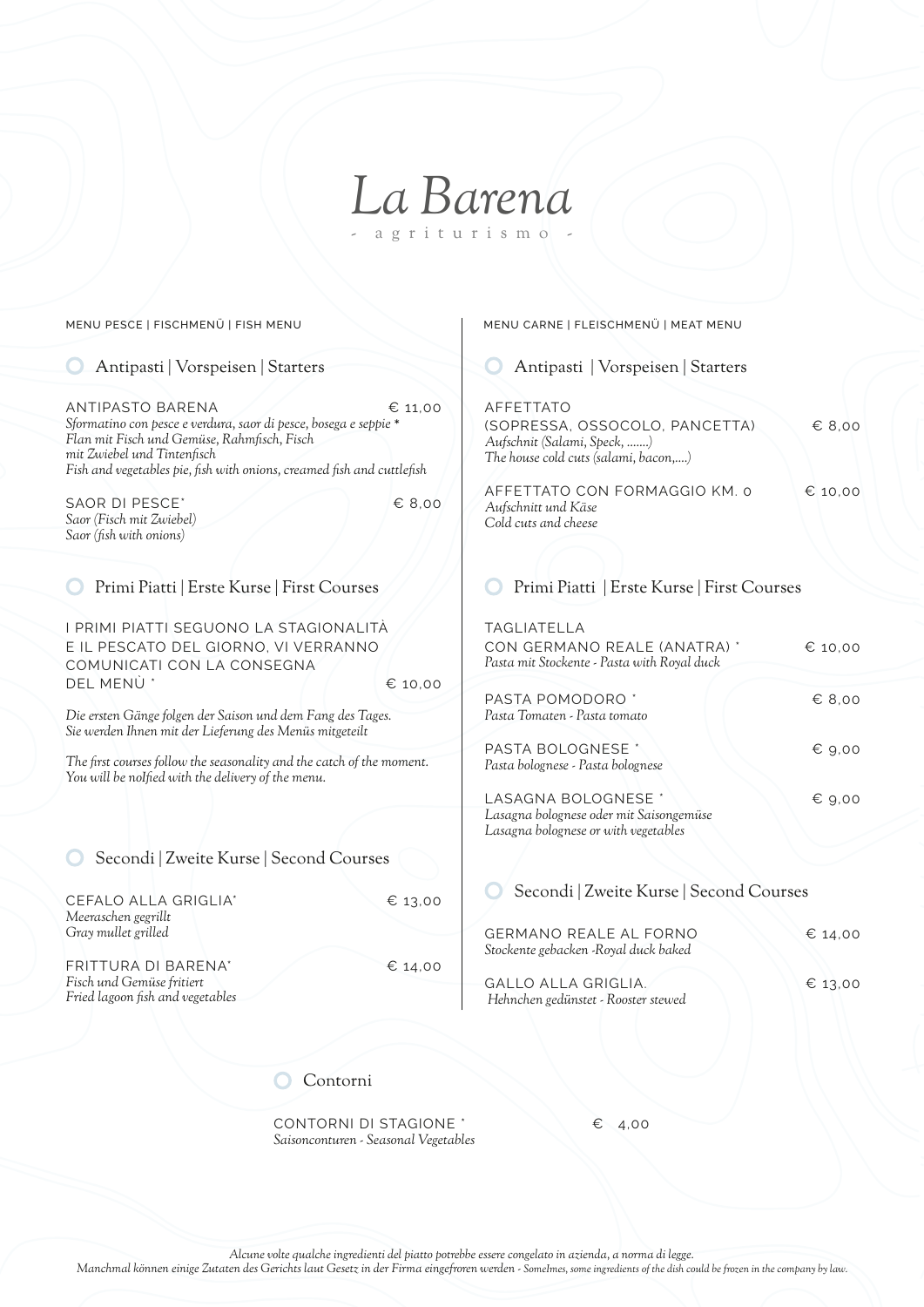# *La Barena* - agriturismo -

MENU VEGETARIANO | VEGETARISCHES MENÜ | VEGETARIAN MENU | MENU BAMBINO | KINDERMENÜ | KID'S MENU

| ANTIPASTO VEGETARIANO<br>Piatto misto con verdura di stagione*<br>Mix mit saisonalem Gemüse<br>Mixed dish with seasonal vegetables | €10,00          | PASTA BOLOGNE<br>Pasta mit bolognese<br>Pasta with bolognese                                          |
|------------------------------------------------------------------------------------------------------------------------------------|-----------------|-------------------------------------------------------------------------------------------------------|
| PASTA CON VERDURA*<br>Pasta mit Saisongemüse<br>Pasta with seasonal vegetables                                                     | € 9,00          | PASTA CON POM<br>Pasta mit Tomate<br>Pasta with tomato                                                |
| LASAGNA CON VERDURA*<br>Lasagna mit Saisongemüse<br>Llasagna with seasonal vegetables                                              | € 9,00          | COTOLETTA DI P<br>Hühnerschnitzel mit K<br>Chicken cutlet with po                                     |
| <b>FRITTATA</b><br>Rührei - Scrambled egg                                                                                          | € 7.00          | <b>HAMBURGER CO</b><br>Hamburger mit Kartof<br>Hamburger with potate                                  |
| FORMAGGIO MISTO KM.0<br>Km o Käse - Km o Cheese                                                                                    | $\epsilon$ 7,00 |                                                                                                       |
| I nostri dolci fatti in casa                                                                                                       |                 | Bevande   Ge<br>Spritz                                                                                |
| Unsere hausgemachten desserts                                                                                                      |                 | Bibita                                                                                                |
| Our homemade desserts<br>SALAME AL CIOCCOLATO                                                                                      | € 4,00          | Acqua naturale/gas.<br>Leitungswasser /Miner<br>Still water /sparkling b                              |
| Schokoladen Salami<br>Chocolate salami<br><b>SEMIFREDDO</b>                                                                        |                 | Acqua naturale/gas.<br>Leitungswasser/Minera<br>Still water /sparkling b                              |
| Halbkalt zu den Makronen<br>AmareDo parfait                                                                                        | € 4,00          | Vino bianco/rosso de<br>Weisswein/rot des Hau                                                         |
| <b>CROSTATA</b><br>Marmeladentorte<br>Jam tart                                                                                     | $\epsilon$ 4,00 | White wine /red of the<br>Vino bianco/rosso de<br>Weisswein/rot des Hau                               |
| CHESEECAKE<br>Cheesecakeg                                                                                                          | € 4,00          | White wine /red of the<br>Vino bianco/rosso de<br>Weisswein/rot des Hau                               |
| <b>GELATO</b><br>Eisg - Ice cream                                                                                                  | € 3,00          | White wine /red of the<br>Birra bionda artigias<br>Handwerklich blondeb                               |
|                                                                                                                                    |                 | ArJsanal blonde beer S<br>Birra rossa (radicchio)<br>Hanwerklich rotesbier<br>ArJsanal red beer (radi |
|                                                                                                                                    |                 | $D_{imod}$ bianda antigian                                                                            |

| PASTA BOLOGNESE*.<br>Pasta mit bolognese<br>Pasta with bolognese                                 | $\epsilon$ 9,00 |
|--------------------------------------------------------------------------------------------------|-----------------|
| PASTA CON POMODORO".<br>Pasta mit Tomate<br>Pasta with tomato                                    | € 8,00          |
| COTOLETTA DI POLLO CON PATATE*<br>Hühnerschnitzel mit Kartoffeln<br>Chicken cutlet with potatoes | € 8.00          |
| HAMBURGER CON PATATE*<br>Hamburger mit Kartoffeln<br>Hamburger with potatoes                     | € 8.00          |

#### etränke | Drinks

| Spritz                                                                                                                                                                       | € 3,00 |
|------------------------------------------------------------------------------------------------------------------------------------------------------------------------------|--------|
| Bibita                                                                                                                                                                       | ∈ 2,50 |
| Acqua naturale/gassata sfusa della casa 1/2L.<br>Leitungswasser /Mineralwasser bulk des Hauses 1/2 L<br>Still water /sparkling bulk of the house $1/2$ L                     | € I.OO |
| Acqua naturale/gassata sfusa della casa IL.<br>Leitungswasser/Mineralwasser bulk des Hauses L<br>Still water /sparkling bulk of the house 1 L                                | € 2.00 |
| Vino bianco/rosso della casa 1/4 L.<br>Weisswein/rot des Hauses 1/4 L<br>White wine /red of the house 1/4 L                                                                  | € 4,00 |
| Vino bianco/rosso della casa 1/2 L.<br>Weisswein/rot des Hauses ½ L<br>White wine /red of the house $\frac{1}{2}$ L                                                          | € 5,00 |
| Vino bianco/rosso della casa 1L.<br>Weisswein/rot des Hauses 1 L<br>White wine /red of the house 1 L                                                                         | € 8,00 |
| Birra bionda artigianale San Gabriel (bottiglia)<br>Handwerklich blondebier San Gabriel (Flasche)<br>ArJsanal blonde beer San Gabriel (bottle)                               | € 6,00 |
| Birra rossa (radicchio) artigianale San Gabriel (bottiglia)<br>Hanwerklich rotesbier (radicchio) San Gabriel (Flasche)<br>ArJsanal red beer (radicchio) San Gabriel (bottle) | € 6,00 |
| Birra bionda artigianale San Gabriel (sfusa) media.<br>Handwerklich blondebier San Gabriel (bulk) groß<br>ArJsanal blonde beer San Gabriel (bulk) big                        | € 5,00 |
| Birra bionda artigianale San Gabriel (sfusa) piccola.<br>Handwerklich blondebier San Gabriel (bulk) klein                                                                    | € 3,00 |

*ArJsanal blonde beer San Gabriel (bulk) small*